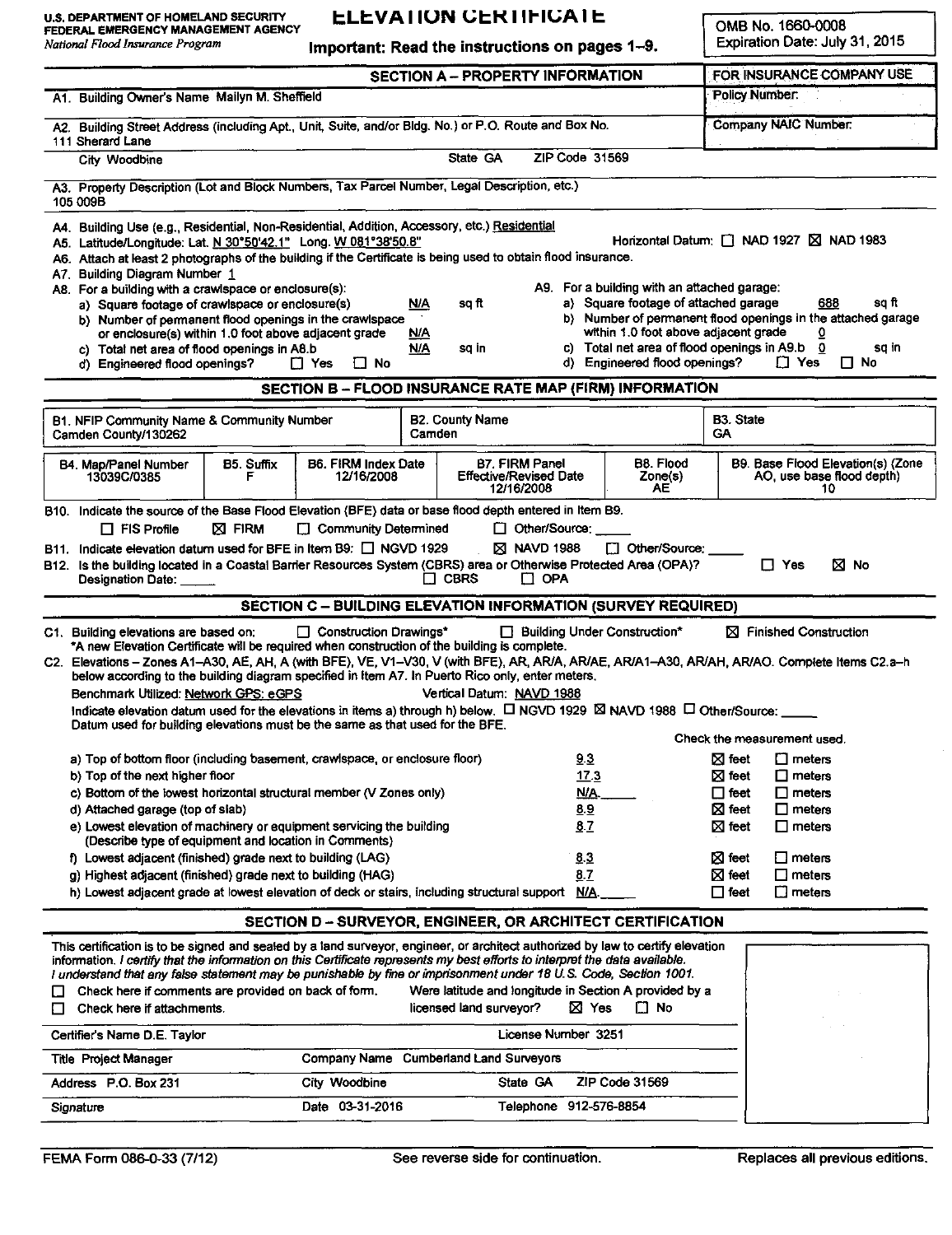| <b>ELEVATION CERTIFICATE, page 2</b>                                                                                                                                                                                     |                                                                                                                                                                                                                                                                                                                                                                                                                                                                                                                                                                                                                                      |                                                                 |                                                                                                             |                                                                                                                                                           |
|--------------------------------------------------------------------------------------------------------------------------------------------------------------------------------------------------------------------------|--------------------------------------------------------------------------------------------------------------------------------------------------------------------------------------------------------------------------------------------------------------------------------------------------------------------------------------------------------------------------------------------------------------------------------------------------------------------------------------------------------------------------------------------------------------------------------------------------------------------------------------|-----------------------------------------------------------------|-------------------------------------------------------------------------------------------------------------|-----------------------------------------------------------------------------------------------------------------------------------------------------------|
|                                                                                                                                                                                                                          | IMPORTANT: In these spaces, copy the corresponding information from Section A.<br>Building Street Address (including Apt., Unit, Suite, and/or Bldg. No.) or P.O. Route and Box No.                                                                                                                                                                                                                                                                                                                                                                                                                                                  |                                                                 |                                                                                                             | FOR INSURANCE COMPANY USE<br>Policy Number:                                                                                                               |
| 111 Sherard Lane                                                                                                                                                                                                         |                                                                                                                                                                                                                                                                                                                                                                                                                                                                                                                                                                                                                                      |                                                                 |                                                                                                             |                                                                                                                                                           |
| City Woodbine                                                                                                                                                                                                            | State GA                                                                                                                                                                                                                                                                                                                                                                                                                                                                                                                                                                                                                             |                                                                 | ZIP Code 31569                                                                                              | Company NAIC Number:                                                                                                                                      |
|                                                                                                                                                                                                                          | SECTION D - SURVEYOR, ENGINEER, OR ARCHITECT CERTIFICATION (CONTINUED)                                                                                                                                                                                                                                                                                                                                                                                                                                                                                                                                                               |                                                                 |                                                                                                             |                                                                                                                                                           |
|                                                                                                                                                                                                                          | Copy both sides of this Elevation Certificate for (1) community official, (2) insurance agent/company, and (3) building owner.<br>Comments The air conditioner unit is the lowest equipment/machinery servicing the structure. Latitude and longitude coordinates were derived using GPS                                                                                                                                                                                                                                                                                                                                             |                                                                 |                                                                                                             |                                                                                                                                                           |
| methods.                                                                                                                                                                                                                 |                                                                                                                                                                                                                                                                                                                                                                                                                                                                                                                                                                                                                                      |                                                                 |                                                                                                             |                                                                                                                                                           |
| Signature                                                                                                                                                                                                                |                                                                                                                                                                                                                                                                                                                                                                                                                                                                                                                                                                                                                                      | Date 03-31-2016                                                 |                                                                                                             |                                                                                                                                                           |
|                                                                                                                                                                                                                          | SECTION E - BUILDING ELEVATION INFORMATION (SURVEY NOT REQUIRED) FOR ZONE AO AND ZONE A (WITHOUT BFE)                                                                                                                                                                                                                                                                                                                                                                                                                                                                                                                                |                                                                 |                                                                                                             |                                                                                                                                                           |
|                                                                                                                                                                                                                          | E3. Attached garage (top of slab) is ________                                                                                                                                                                                                                                                                                                                                                                                                                                                                                                                                                                                        | $\Box$ feet $\Box$ meters $\Box$ above or $\Box$ below the HAG. | (elevation C2.b in the diagrams) of the building is ___________ □ feet □ meters □ above or □ below the HAG. | E2. For Building Diagrams 6-9 with permanent flood openings provided in Section A Items 8 and/or 9 (see pages 8-9 of Instructions), the next higher floor |
| E5.                                                                                                                                                                                                                      | E4. Top of platform of machinery and/or equipment servicing the building is ___________ [ ] feet [ ] meters [ ] above or [ ] below the HAG.<br>Zone AO only: If no flood depth number is available, is the top of the bottom floor elevated in accordance with the community's floodplain management<br>ordinance? $\Box$ Yes $\Box$ No $\Box$ Unknown. The local official must certify this information in Section G.<br>SECTION F - PROPERTY OWNER (OR OWNER'S REPRESENTATIVE) CERTIFICATION                                                                                                                                       |                                                                 |                                                                                                             |                                                                                                                                                           |
|                                                                                                                                                                                                                          | The property owner or owner's authorized representative who completes Sections A, B, and E for Zone A (without a FEMA-issued or community-issued BFE)<br>or Zone AO must sign here. The statements in Sections A, B, and E are correct to the best of my knowledge.                                                                                                                                                                                                                                                                                                                                                                  |                                                                 |                                                                                                             |                                                                                                                                                           |
|                                                                                                                                                                                                                          |                                                                                                                                                                                                                                                                                                                                                                                                                                                                                                                                                                                                                                      |                                                                 |                                                                                                             |                                                                                                                                                           |
|                                                                                                                                                                                                                          |                                                                                                                                                                                                                                                                                                                                                                                                                                                                                                                                                                                                                                      | City                                                            | <b>State</b>                                                                                                | <b>ZIP Code</b>                                                                                                                                           |
|                                                                                                                                                                                                                          |                                                                                                                                                                                                                                                                                                                                                                                                                                                                                                                                                                                                                                      | Date                                                            |                                                                                                             | Telephone                                                                                                                                                 |
| Address<br>Signature<br>Comments                                                                                                                                                                                         |                                                                                                                                                                                                                                                                                                                                                                                                                                                                                                                                                                                                                                      |                                                                 |                                                                                                             | $\Box$ Check here if attachments.                                                                                                                         |
|                                                                                                                                                                                                                          | SECTION G - COMMUNITY INFORMATION (OPTIONAL)                                                                                                                                                                                                                                                                                                                                                                                                                                                                                                                                                                                         |                                                                 |                                                                                                             |                                                                                                                                                           |
|                                                                                                                                                                                                                          | The local official who is authorized by law or ordinance to administer the community's floodplain management ordinance can complete Sections A, B, C (or E), and G<br>of this Elevation Certificate. Complete the applicable item(s) and sign below. Check the measurement used in Items G8-G10. In Puerto Rico only, enter meters.<br>The information in Section C was taken from other documentation that has been signed and sealed by a licensed surveyor, engineer, or architect who<br>is authorized by law to certify elevation information. (Indicate the source and date of the elevation data in the Comments area below.) |                                                                 |                                                                                                             |                                                                                                                                                           |
|                                                                                                                                                                                                                          | A community official completed Section E for a building located in Zone A (without a FEMA-issued or community-issued BFE) or Zone AO.<br>The following information (Items G4-G10) is provided for community floodplain management purposes.                                                                                                                                                                                                                                                                                                                                                                                          |                                                                 |                                                                                                             |                                                                                                                                                           |
|                                                                                                                                                                                                                          | G5. Date Permit Issued                                                                                                                                                                                                                                                                                                                                                                                                                                                                                                                                                                                                               |                                                                 |                                                                                                             | G6. Date Certificate Of Compliance/Occupancy Issued                                                                                                       |
|                                                                                                                                                                                                                          | $\Box$ New Construction<br>Elevation of as-built lowest floor (including basement) of the building:                                                                                                                                                                                                                                                                                                                                                                                                                                                                                                                                  | Substantial Improvement<br>المستعمل والمستنق                    | $\square$ meters<br>$\Box$ feet                                                                             | Datum _____                                                                                                                                               |
| BFE or (in Zone AO) depth of flooding at the building site:                                                                                                                                                              |                                                                                                                                                                                                                                                                                                                                                                                                                                                                                                                                                                                                                                      |                                                                 | $\Box$ meters<br>$\Box$ feet<br>$\Box$ feet<br>$\Box$ meters                                                | Datum _____<br>Datum _____                                                                                                                                |
| G4. Permit Number<br>Local Official's Name                                                                                                                                                                               |                                                                                                                                                                                                                                                                                                                                                                                                                                                                                                                                                                                                                                      | Title                                                           |                                                                                                             |                                                                                                                                                           |
| Property Owner's or Owner's Authorized Representative's Name<br>G1. □<br>G2. □<br>$G3$ $\Box$<br>G7. This permit has been issued for:<br>G8.<br>G9.<br>G10. Community's design flood elevation:<br><b>Community Name</b> |                                                                                                                                                                                                                                                                                                                                                                                                                                                                                                                                                                                                                                      | Telephone                                                       |                                                                                                             |                                                                                                                                                           |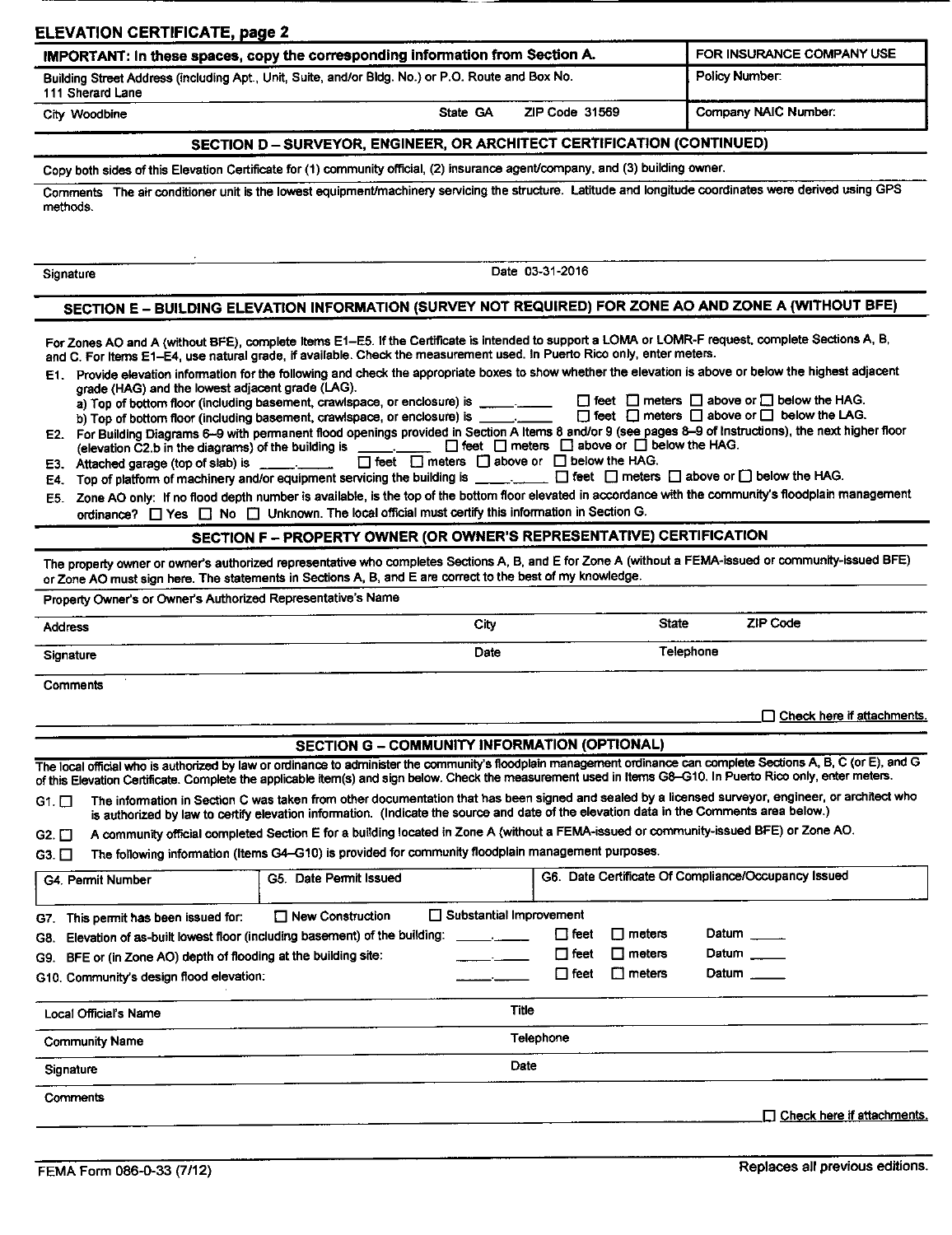**ELEVATION CERTIFICATE, page 3 Building Photographs** See Instructions for Item A6.

IMPORTANT: In these spaces, copy the corresponding information from Section A. FOR INSURANCE COMPANY USE Building Street Address (including Apt, Unit, Suite, and/or Bldg. No.) or P.O. Route and Box No. 111 Sherard Lane Policy Number: City Woodbine **State GA ZIP Code 31569** Company NAIC Number

If using the Elevation Certificate to obtain NFIP flood insurance, affix at least 2 building photographs below according to the instructions for Item A6. Identify all photographs with date taken; "Front View" and "Rear View"; and, if required, "Right Side View" and "Left Side View." When applicable, photographs must show the foundation with representative examples of the flood openings or vents, as indicated in Section A8. If submitting more photographs than will fit on this page, use the Continuation Page.